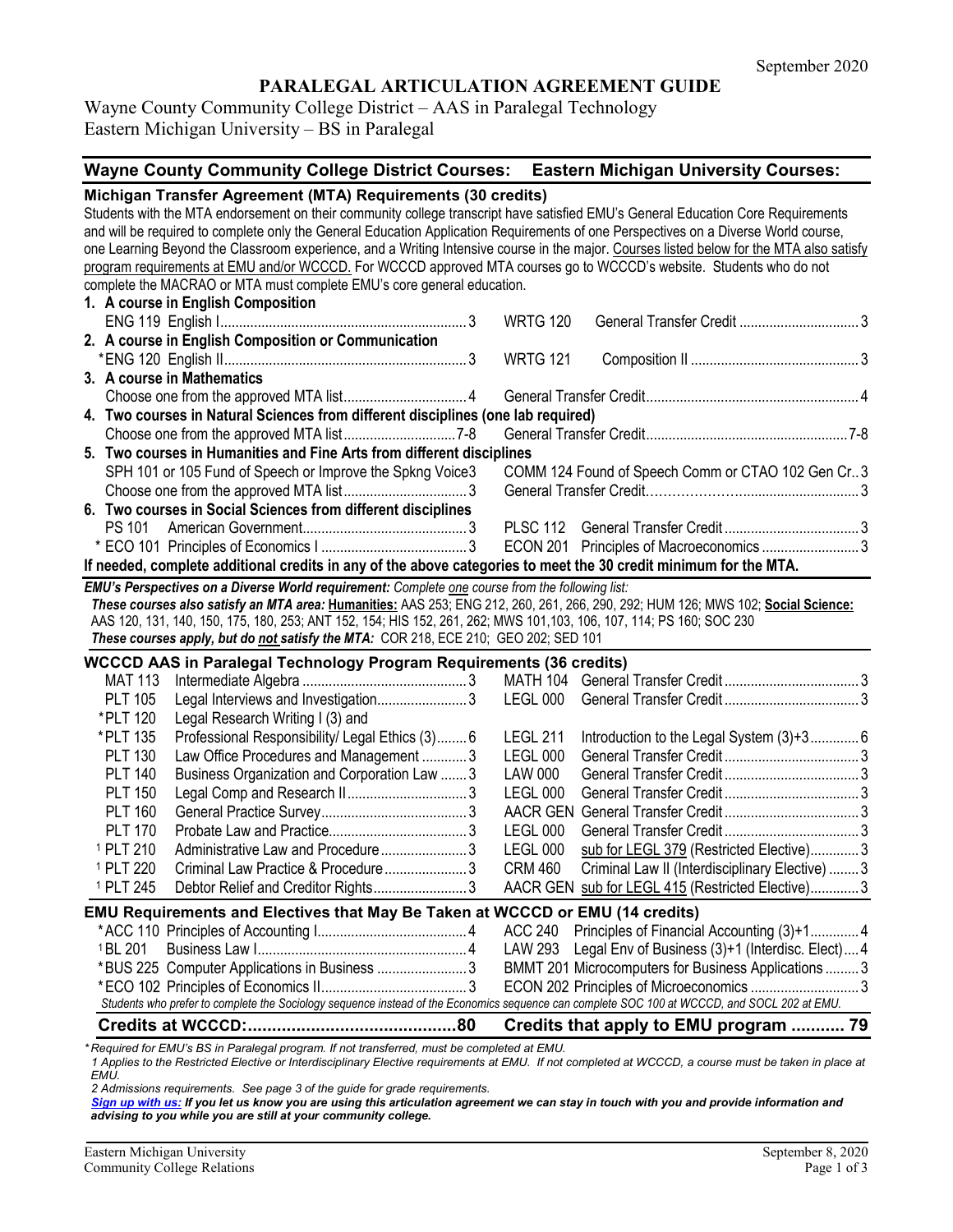# **PARALEGAL ARTICULATION AGREEMENT GUIDE**

Wayne County Community College District – AAS in Paralegal Technology Eastern Michigan University – BS in Paralegal

### **Completion of the BS in Paralegal at EMU**

#### **Major Requirements (45 credits)**

### **Required Courses (30 credits)**

|                 | LEGL 212 Law Office Administration and Technology 3              |  |
|-----------------|------------------------------------------------------------------|--|
|                 | <sup>1,2</sup> LEGL 304W Legal Writing, Research and Analysis I3 |  |
| <b>LEGL 305</b> | Adv Legal Writing, Research, and Analysis II3                    |  |
| <b>LEGL 311</b> | Probate, Estates and Wills 3                                     |  |
| <b>LEGL 313</b> |                                                                  |  |
| <b>LEGL 400</b> | Adv Legal Writing, Research & Analysis III 3                     |  |
| <b>LEGL 404</b> | Court Rules, Forms and Drafting Contracts3                       |  |
| <b>LEGL 405</b> | Civil Litigation, Investigation and Procedure I3                 |  |
| <b>LEGL 406</b> | Civil Litigation, Investigation and Procedure II.3               |  |
|                 |                                                                  |  |
|                 |                                                                  |  |

#### **Business & Information Processing (9 credits)**

| BMMT 213 Advanced Spreadsheet Applications3       |
|---------------------------------------------------|
| BMMT 496 Records Administration Using Database3   |
| LEGL 396 Electronically Stored Info & eDiscovery3 |

# **Interdisciplinary Electives (3 credits)**

| <b>BMMT 205</b>         | Women in Business                                         |  |  |
|-------------------------|-----------------------------------------------------------|--|--|
| <b>BMMT 220</b>         | <b>Adv Document Creation</b>                              |  |  |
| <b>BMMT 395</b>         | <b>Workplace Training and Technology</b>                  |  |  |
| <b>COMM 357</b>         | Interviewing as Communication                             |  |  |
| <b>CRM 301</b>          | Criminology                                               |  |  |
| CRM 338                 | Women, Crime and Justice                                  |  |  |
| <b>CRM 370</b>          | <b>White Collar Crime</b>                                 |  |  |
| <b>CRM 460</b>          | Criminal Law II                                           |  |  |
| LAW 293                 | Legal Environment of Business                             |  |  |
| LAW 393                 | Law of Business Enterprises                               |  |  |
| LAW 403                 | <b>Employment Law</b>                                     |  |  |
| LEGA 202                | Disabled in the U.S.A.                                    |  |  |
| LEGA 379                | <b>Special Topics</b>                                     |  |  |
| LEGA 479                | <b>Special Topics</b>                                     |  |  |
| <b>PDET 311</b>         | <b>Engineering Intellectual Property</b>                  |  |  |
| PHIL 355W               | Philosophy of Law                                         |  |  |
| <b>PLSC 302</b>         | <b>Criminal Law and Politics</b>                          |  |  |
| <b>PLSC 305</b>         | Law and Policy in a Constitutional Democracy              |  |  |
| <b>PLSC 312</b>         | <b>Constitutional Law: Institutions and Process</b>       |  |  |
| <b>PLSC 313</b>         | Constitutional Law: Civil Rights and Liberties            |  |  |
| <b>PLSC 316</b>         | Mock Trial and Legal Process                              |  |  |
| <b>PLSC 317</b>         | <b>Constitutional Law: Criminal Due Process</b>           |  |  |
| <b>PLSC 364</b>         | Legislative Process                                       |  |  |
| <b>PLSC 365</b>         | <b>Women and Politics</b>                                 |  |  |
| <b>PLSC 385</b>         | Judicial Process and Behavior                             |  |  |
| <b>PLSC 386</b>         | U.S. Supreme Court Simulation                             |  |  |
|                         | Additional Law-Related Course Permission from the program |  |  |
| coordinator is required |                                                           |  |  |

### **Restricted Electives (3 credits)**

| <b>LEGL 300</b> | Marijuana Law (3)                                |
|-----------------|--------------------------------------------------|
| <b>LEGL 315</b> | Land Transaction and Real Estate (3)             |
| LEGL 318        | Women and the Law (3)                            |
| <b>LEGL 320</b> | Cyber Law and Compliance (3)                     |
| LEGL 379        | Special Topics (3)                               |
| LEGL 415        | Bankruptcy Law (3)                               |
|                 | <sup>3</sup> LEGL 416L4 Paralegal Capstone (3-6) |
|                 | LEGL 479 Special Topics (3)                      |
|                 |                                                  |
|                 |                                                  |

| Minimum Credits to Graduate:  124 |  |
|-----------------------------------|--|

*1 Fulfills EMU's Writing Intensive requirement*

*2 Program admission requirement*

*3 Fulfills EMU's Learning Beyond the Classroom requirement*